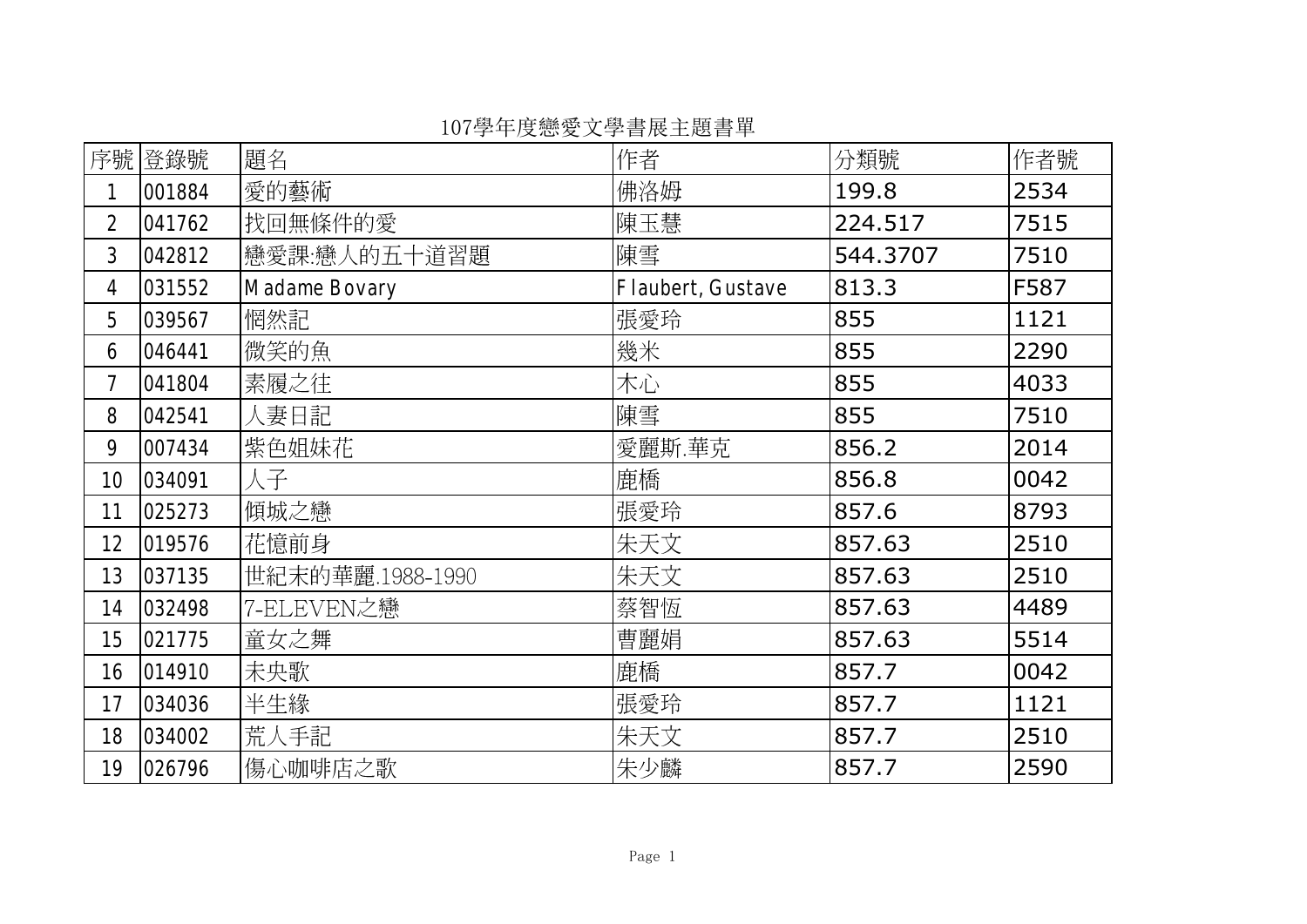| 序號 | 登錄號    | 題名                  | 作者    | 分類號    | 作者號  |
|----|--------|---------------------|-------|--------|------|
| 20 | 020981 | 邊城                  | 沈從文   | 857.7  | 3420 |
| 21 | 024969 | 千江有水千江月             | 蕭麗紅   | 857.7  | 4417 |
| 22 | 024464 | 第一次的親密接觸            | 蔡智恆   | 857.7  | 4429 |
| 23 | 042542 | 女朋友。男朋友             | 萬金油   | 857.7  | 4483 |
| 24 | 034023 | 夜玫瑰                 | 蔡智恆   | 857.7  | 4489 |
| 25 | 036797 | 回眸                  | 蔡智恆   | 857.7  | 4489 |
| 26 | 045424 | 摩天大樓=Skyscraper     | 陳雪    | 857.7  | 7510 |
| 27 | 042602 | 幸福之葉=The merry leaf | 陳玉慧   | 857.7  | 7515 |
| 28 | 034004 | 鱷魚手記                | 邱妙津   | 857.7  | 7743 |
| 29 | 019917 | 蒙馬特遺書               | 邱妙津   | 857.7  | 7743 |
| 30 | 034088 | 邊城                  | 沈從文   | 857.75 | 3420 |
| 31 | 024312 | 向左走・向右走             | 幾米    | 859.6  | 2290 |
| 32 | 035952 | 金閣寺                 | 三島由紀夫 | 861.57 | 1252 |
| 33 | 039503 | 哪啊哪啊神去村             | 三浦紫苑  | 861.57 | 1324 |
| 34 | 040274 | 別讓我走                | 石黑一雄  | 861.57 | 1614 |
| 35 | 046478 | 女人的絕望:伊藤比呂美的人生相談室   | 伊藤比呂美 | 861.57 | 2426 |
| 36 | 020182 | 夜之蜘蛛猴               | 村上春樹  | 861.57 | 4254 |
| 37 | 020120 | 挪威的森林               | 村上春樹  | 861.57 | 4254 |
| 38 | 017236 | 遇見100%的女孩           | 村上春樹  | 861.57 | 4254 |
| 39 | 034011 | 廚房                  | 吉本芭娜娜 | 861.57 | 4544 |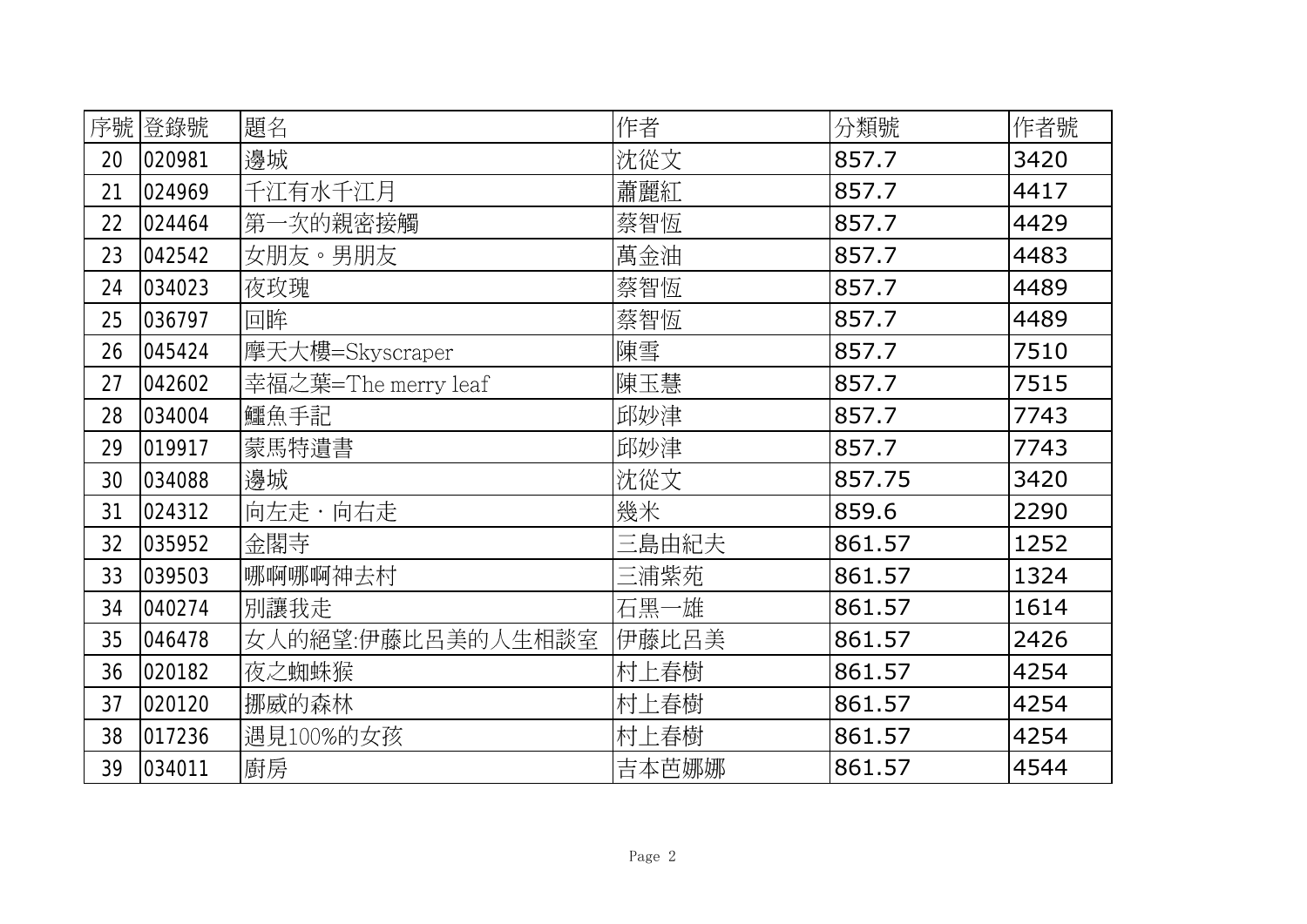| 序號 | 登錄號    | 題名              | 作者        | 分類號    | 作者號  |
|----|--------|-----------------|-----------|--------|------|
| 40 | 048718 | 少年來了            | 韓江        | 862.57 | 4431 |
| 41 | 013296 | 娜娜              | 左拉        | 870.2  | 2630 |
| 42 | 013280 | 紅與黑             | 斯湯達爾      | 870.2  | 2630 |
| 43 | 013297 | 達洛衛夫人燈塔行        | 維吉尼亞.吳爾芙  | 870.2  | 2630 |
| 44 | 020020 | 傲慢與偏見           | 珍奧斯汀      | 873.57 | 1243 |
| 45 | 027264 | 簡愛              | 夏綠蒂・白朗特   | 873.57 | 2632 |
| 46 | 035375 | 理性與感性           | 奧斯汀       | 873.57 | 2643 |
| 47 | 036830 | 艾瑪              | 奧斯汀       | 873.57 | 2643 |
| 48 | 031031 | 愛上浪漫            | 狄波頓       | 873.57 | 4935 |
| 49 | 042675 | 生命中的美好缺憾        | 約翰.葛林     | 874.57 | 4444 |
| 50 | 048729 | 渺小一生            | 柳原漢雅      | 874.57 | 4737 |
| 51 | 024441 | 等待              | 哈金        | 874.57 | 6880 |
| 52 | 044392 | 失落的一角           | 鍾文音       | 874.59 | 4154 |
| 53 | 013278 | 少年維特的煩惱         | 歌德        | 875.57 | 1724 |
| 54 | 022039 | 夏先生的故事          | 派屈克・徐四金   | 875.57 | 2868 |
| 55 | 048667 | 長日將盡            | 石黑一雄      | 876.51 | 1614 |
| 56 | 034073 | 追憶似水年華          | 普魯斯特      | 876.57 | 8242 |
| 57 | 021734 | 不朽              | 米蘭・昆德拉    | 876.57 | 8686 |
| 58 | 012966 | 小王子             | 安東尼·聖艾修伯里 | 876.59 | 1422 |
| 59 | 029119 | 戀人絮語: 一本解構主義的文本 | 羅蘭・巴特     | 876.6  | 7724 |